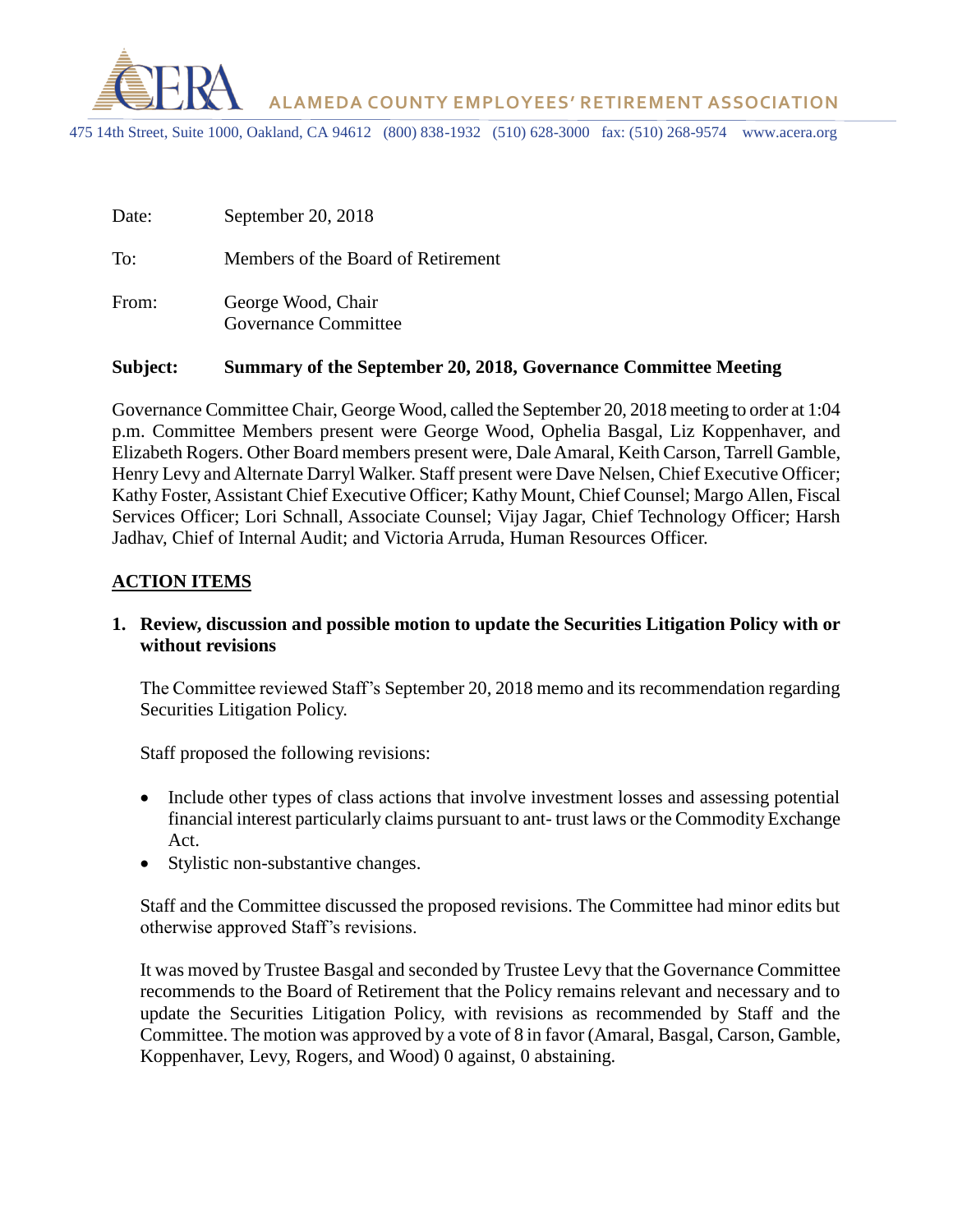Governance Committee Summary Thursday, September 20, 2018 Page 2

## **2. Review, discussion and possible motion to update the Retiree Payroll Deduction and Assignment Policy with or without revisions**

The Committee reviewed Staff's September 20, 2018, memo and its recommendation regarding the Retiree Payroll Deduction.

Staff proposed the following revisions:

- Clarify that family law orders and IRS levies are automatic deductions.
- Delete the reference to attorney fees.
- Clarify that retirees must authorize in writing voluntary deductions with specific requirements.
- Stylistic non-substantive changes.

Staff and the Committee discussed the proposed revisions. After discussion, the Committee approved Staff's proposed revisions.

It was moved by Trustee Koppenhaver and seconded by Trustee Levy that the Governance Committee recommends to the Board of Retirement that the Policy remains relevant and necessary and to update the Retiree Payroll Deduction, with revisions as recommended by Staff and the Committee. The motion was approved by a vote of 8 in favor (Amaral, Basgal, Carson, Gamble, Koppenhaver, Levy, Rogers, and Wood) 0 against, 0 abstaining.

## **3. Review, discussion and possible motion to update the Records Retention Policy with or without revisions.**

The Committee reviewed Staff's September 20, 2018, memo and its recommendation regarding the Records Retention Policy.

Staff proposed the following revisions:

- Add a section that provides the legal authority for the Policy
- Add language to provide guidance in establishing retention periods where there is no legal authority.
- Identify the role of the Legal Department.
- Add a review period for the Record Retention Schedule

Staff and the Committee discussed the proposed revisions. After discussion, the Committee approved Staff's proposed revisions.

It was moved by Trustee Basgal and seconded by Trustee Rogers that the Governance Committee recommends to the Board of Retirement that the Policy remains relevant and necessary and to update the Records Retention Policy, with revisions by Staff and the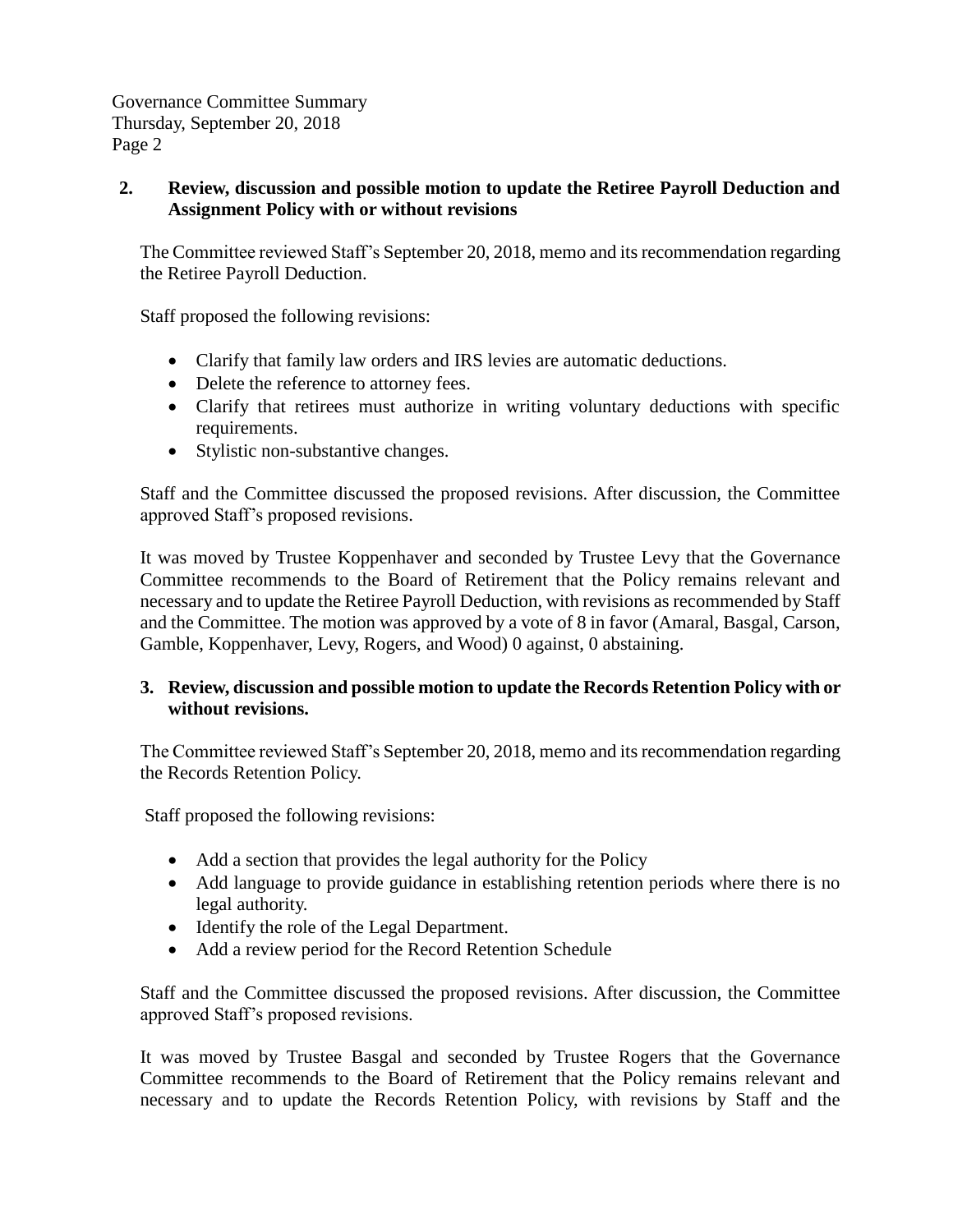Governance Committee Summary Thursday, September 20, 2018 Page 3

> Committee. The motion was approved by a vote of 8 in favor (Amaral, Basgal, Carson, Gamble, Koppenhaver, Levy, Rogers, and Wood) 0 against, 0 abstaining.

### **4. Review, discussion and possible motion to update the Fiduciary Counsel Policy with or without revisions.**

The Committee reviewed Staff's September 20, 2018, memo and its recommendation regarding the Fiduciary Counsel Policy.

Staff proposed the following revisions:

- Change the title of the Policy to "Retention of Outside Counsel."
- Grant explicit authority to the Legal Department to retain outside counsel and other legal service providers such as investigators, arbitrators and mediators.
- Add the role and benefits of outside counsel, including fiduciary counsel.
- Clarify that the Chief Counsel directs and provides oversight for outside counsel.

Staff and the Committee discussed the proposed revisions. After discussion, the Committee approved Staff's proposed revisions.

It was moved by Trustee Carson and seconded by Trustee Amaral that the Governance Committee recommends to the Board of Retirement that the Policy remains relevant and necessary and to update the Fiduciary Counsel Policy, with revisions by Staff and the Committee. The motion was approved by a vote of 8 in favor (Amaral, Basgal, Carson, Gamble, Koppenhaver, Levy, Rogers, and Wood) 0 against, 0 abstaining.